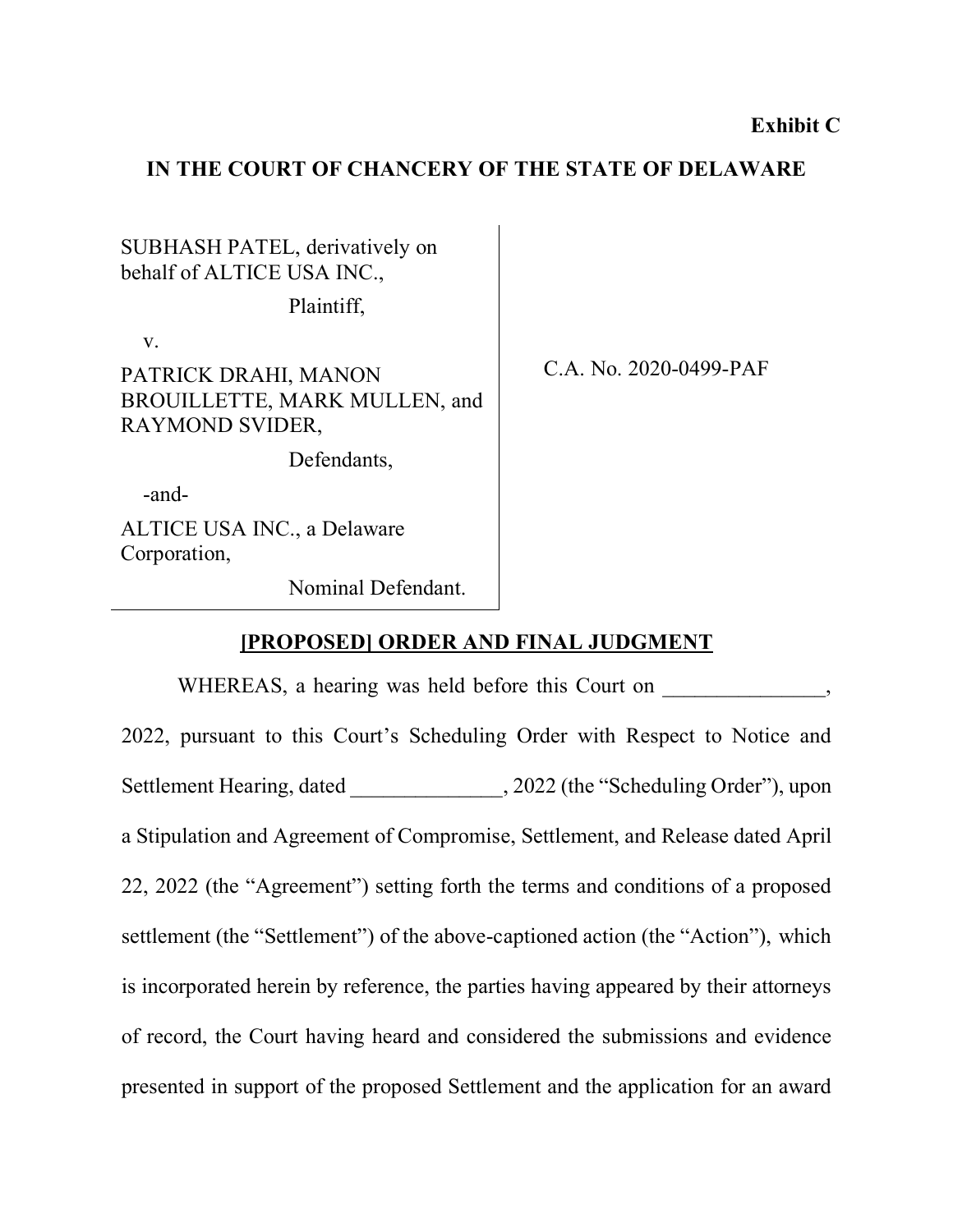of attorneys' fees and expenses and an incentive award to Plaintiff in this Action, the opportunity to be heard having been given to all other persons requesting to be heard in accordance with the Scheduling Order and the Court having determined that Notice was adequate and efficient, and the entire matter of the proposed Settlement having been heard and considered by the Court.

NOW, THEREFORE, IT IS HEREBY ORDERED, ADJUDGED AND DECREED, this day of 2022, that:

1. Unless otherwise defined herein, all capitalized terms shall have the same meaning as set forth in the Stipulation and Scheduling Order.

2. The Court has jurisdiction over the subject matter of the Action, and all matters relating to the Settlement of the Action, as well as personal jurisdiction over all of the Settling Parties and each of the Current Stockholders, and it is further determined that Plaintiff, Defendants, Altice, and all Current Stockholders, as well as their transferees, heirs, executors, successors, and assigns, are bound by this Order and Final Judgment (the "Judgment").

3. The Court finds that Plaintiff and Plaintiff's Counsel have adequately represented the interests of Altice and its stockholders with respect to the Action, the claims asserted therein, and all Released Claims.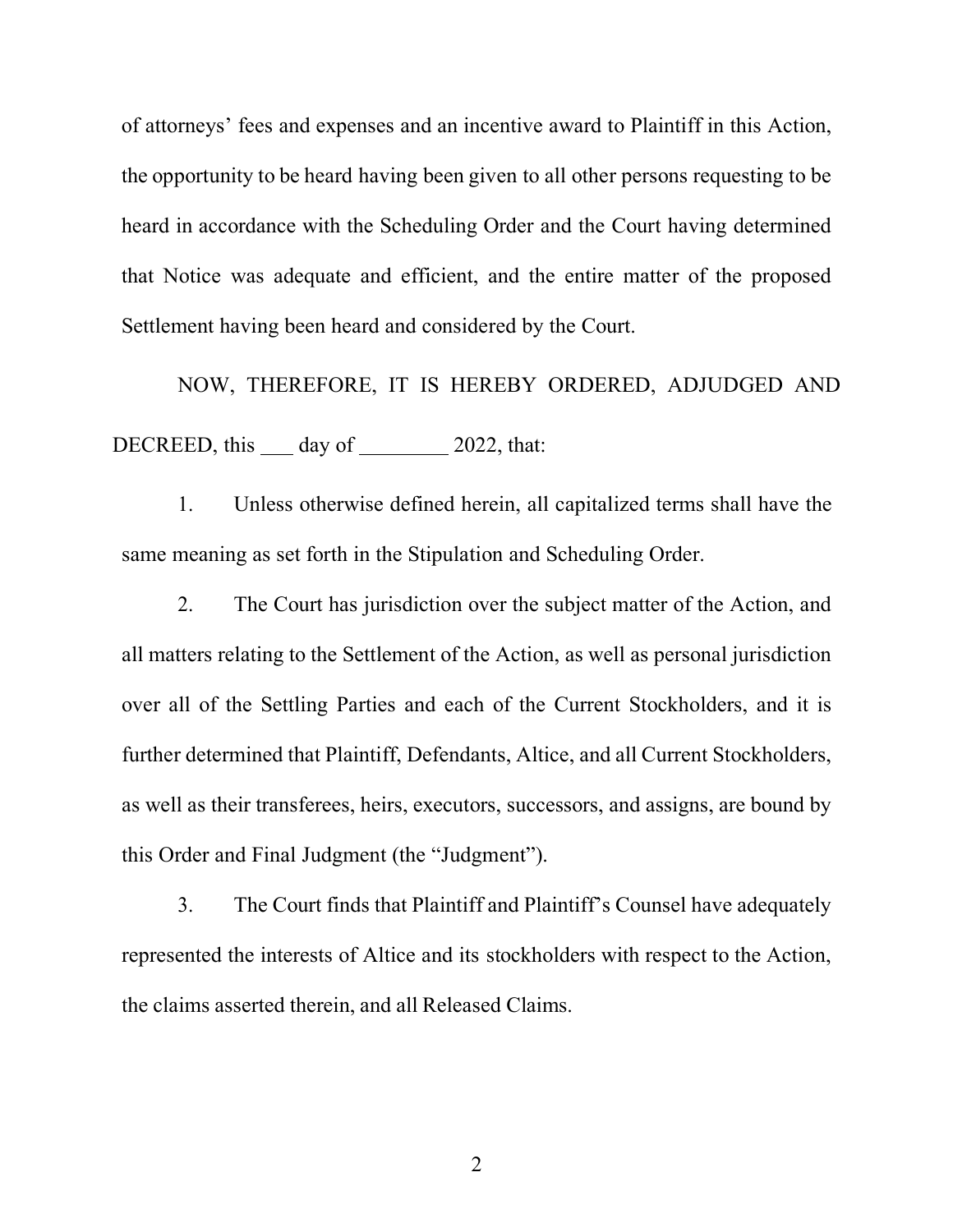4. The Court finds that the Settlement as set forth in the Agreement is fair, reasonable, adequate, and in the best interests of Altice and its stockholders. The Court further finds that the Settlement is the result of arms' length negotiations between experienced counsel fairly and adequately representing the interests of the respective Parties.

5. The Notice has been given to all Current Stockholders of Altice as of April 22, 2022 pursuant to and in the manner directed by the Scheduling Order, proof of mailing, and other dissemination of the Notice was filed with the Court, and a full opportunity to be heard has been offered to all parties in the Action, Current Stockholders of Altice, and persons in interest. The Court finds the form and means of the Notice was the best notice practicable under the circumstances and was given in full compliance with the requirements of Court of Chancery Rule 23.1 and due process of law, and to constitute due and sufficient notice to all Persons entitled thereto, and that all Current Stockholders of Altice, as well as their transferees, heirs, executors, successors, and assigns, are bound by this Judgment.

6. With respect to the claims asserted in the Action, the Court finds that Plaintiff in the Action has continuously held stock in the Company since the time of the alleged breaches of duty complained of in the Action, otherwise has standing to prosecute the Action, and is an adequate representative of all stockholders of Altice.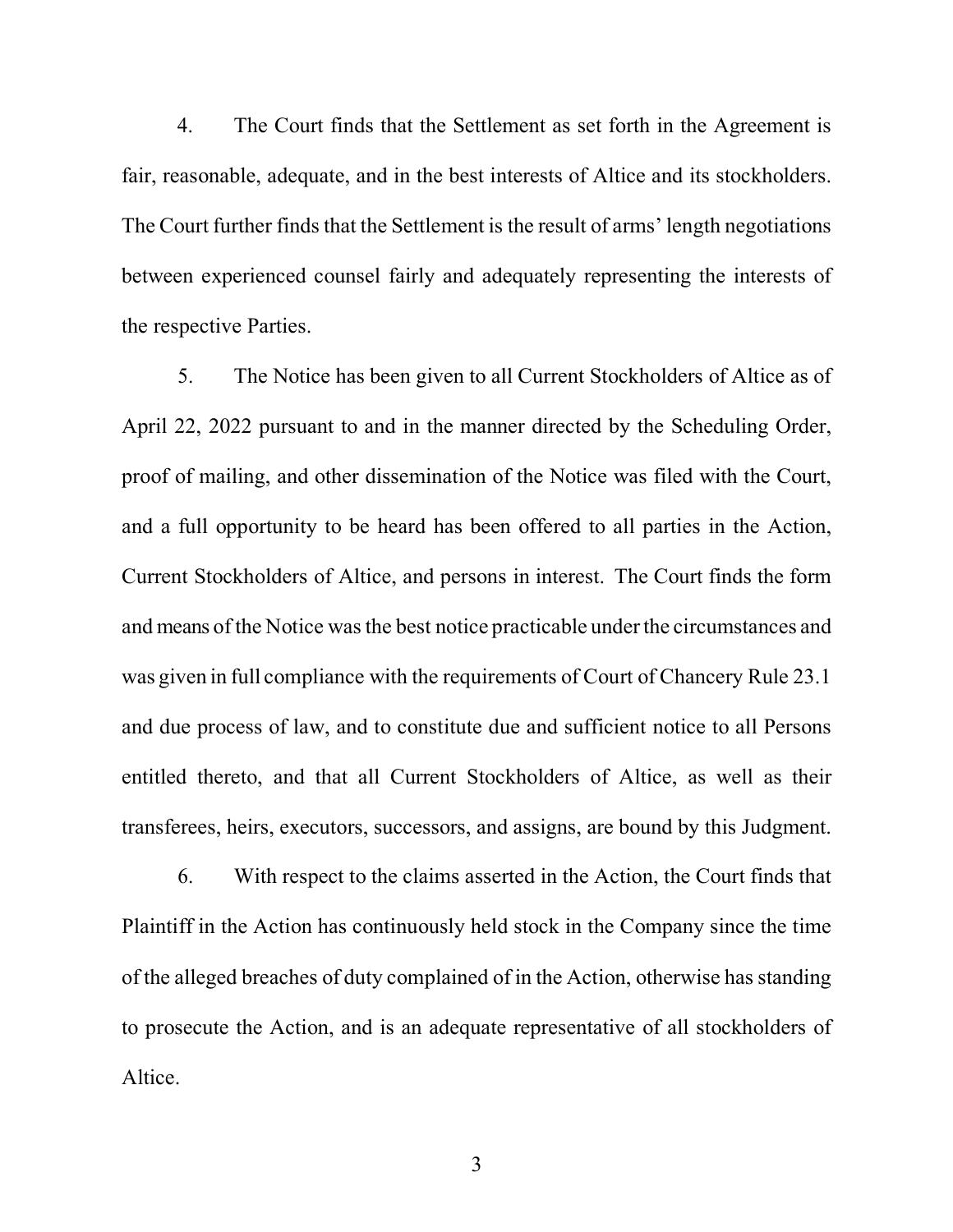7. The Court finally appoints Subhash Patel as representative for Altice, with respect to the derivative claims, and finally appoints Purcell & Lefkowitz LLP and Andrews & Springer LLC as counsel on behalf of Altice with respect to the derivative claims.

8. Based on the record in the Action, the provisions of Chancery Court Rules 23.1 are satisfied and the Action has been properly maintained according to the provisions of Chancery Court Rule 23.1.

9. Pursuant to Court of Chancery Rule 23.1, this Court approves the Settlement in all respects, and the parties are directed to consummate the settlement in accordance with the terms of the Stipulation. The Register in Chancery is directed to enter and docket this Judgment.

10. The Action is dismissed with prejudice as to all Defendants and as to Altice, and against Plaintiff, and all Current Stockholders of Altice. As between Plaintiff and Defendants, the Settling Parties are to bear their own costs, except as otherwise provided in paragraphs 16 and 17 below or as otherwise provided in the Stipulation and Scheduling Order.

11. Upon entry of this Judgment, the Releasing Persons shall be deemed to have, and by operation of this Judgment shall have, fully, finally, and forever settled, released, discharged, extinguished and dismissed with prejudice the Action and the Released Claims (including Unknown Claims) against any and all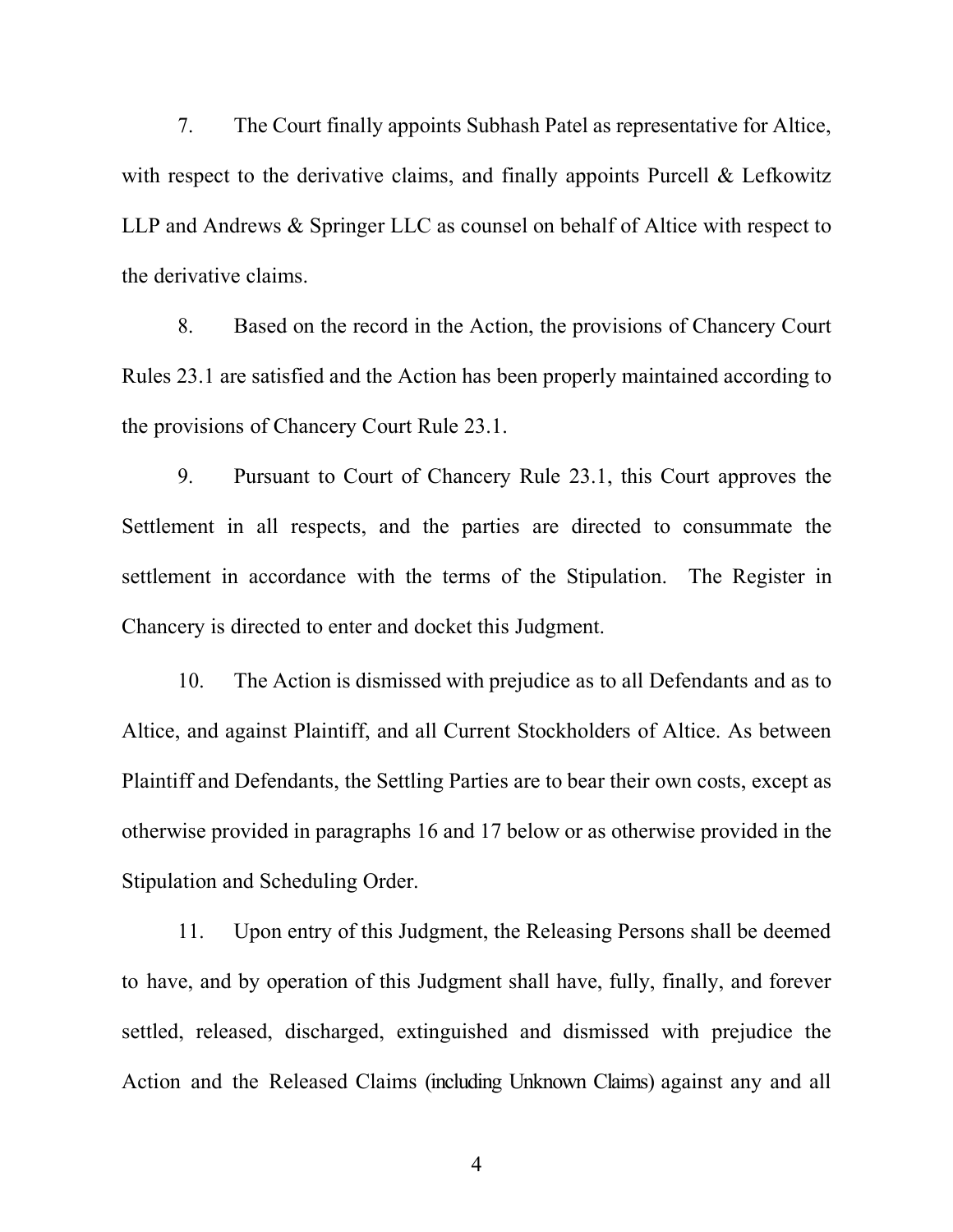Released Person(s) which the Releasing Persons ever had, now have, or may have had; provided, however, that such release shall not affect any claims or impair or restrict the rights of any Settling Party to enforce the terms of the Agreement.

12. The Settling Parties are hereby authorized, without further approval from the Court, to agree to adopt such amendments, modifications, and expansions of the Stipulation that are consistent with this Judgment and the Stipulation and that do not limit the rights of Plaintiff, Defendants, Altice, and the Company's stockholders under the Stipulation. Without further order of the Court, the Settling Parties may agree to reasonable extensions of time to carry out any of the provisions of the Stipulation.

13. In the event that the Settlement is terminated in its entirety pursuant to Paragraph 7.4 of the Stipulation or the Effective Date otherwise fails to occur for any other reason, then (i) the Settlement and the Stipulation (other than Sections 4.3 and 6.3 thereof) shall be canceled and terminated; (ii) this Judgment and any related orders entered by the Court shall in all events be treated as vacated, nunc pro tunc; (iii) the Releases provided under this Judgment shall be null and void; (iv) the fact of the Settlement shall not be admissible in any proceeding before any court or tribunal; (v) all proceedings in, and parties to, the Action shall revert to their status as of April 22, 2022, and no materials created by or received from another Party that were used in, obtained during, or related to settlement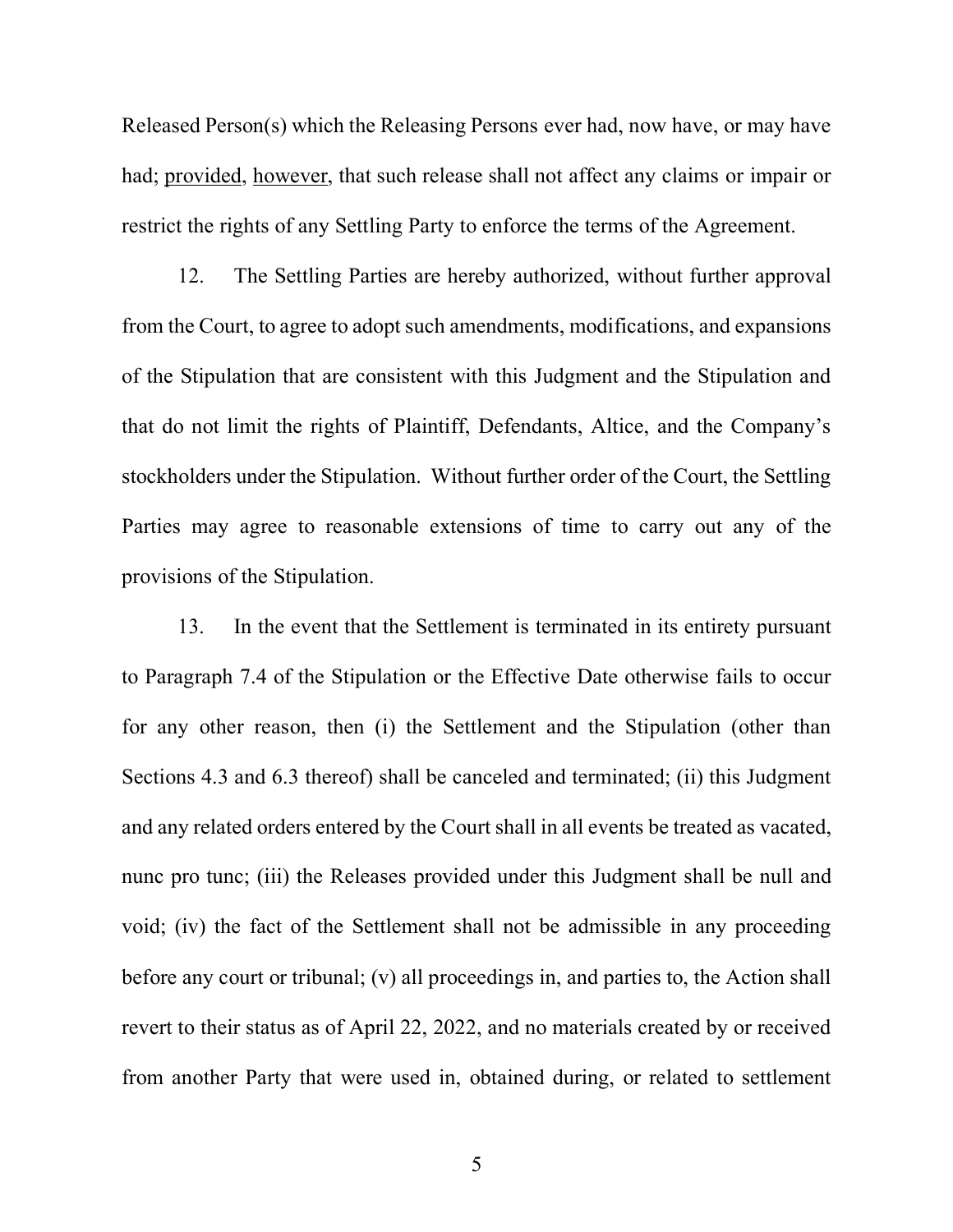discussions shall be admissible for any purpose in any court or tribunal, or used, absent consent from the disclosing party, for any other purpose or in any other capacity, except to the extent that such materials are required to be produced during discovery in any other litigation; (vi) the Court shall set a revised schedule for trial; and (vii) the Settling Parties shall proceed in all respects as if the Settlement and the Stipulation (other than Sections 4.3 and 6.3 thereof) had not been entered into by the Settling Parties.

14. Plaintiff's Counsel are hereby awarded attorneys' fees in the amount of \$\_\_\_\_\_\_\_\_\_\_\_\_\_\_\_, inclusive of expenses, which amount the Court finds to be fair and reasonable, to be paid to Plaintiff's Counsel in accordance with the terms of the Agreement.

15. Neither the Agreement, nor any of its terms or provisions, nor entry of this Judgment, nor any document or exhibit referred or attached to the Agreement, nor any action taken to carry out the Settlement: (a) is, may be construed as, or may be used as evidence of the validity of any of the Released Claims, an admission by or against Defendants of any fault or wrongdoing, or a concession of liability whatsoever by any Person in the Action, or any other actions or proceedings, whether civil, criminal, or administrative; or (b) shall be interpreted as an admission of liability or wrongdoing on the part of the Committee Defendants, nor an admission on the part of Plaintiff of any lack of merit of the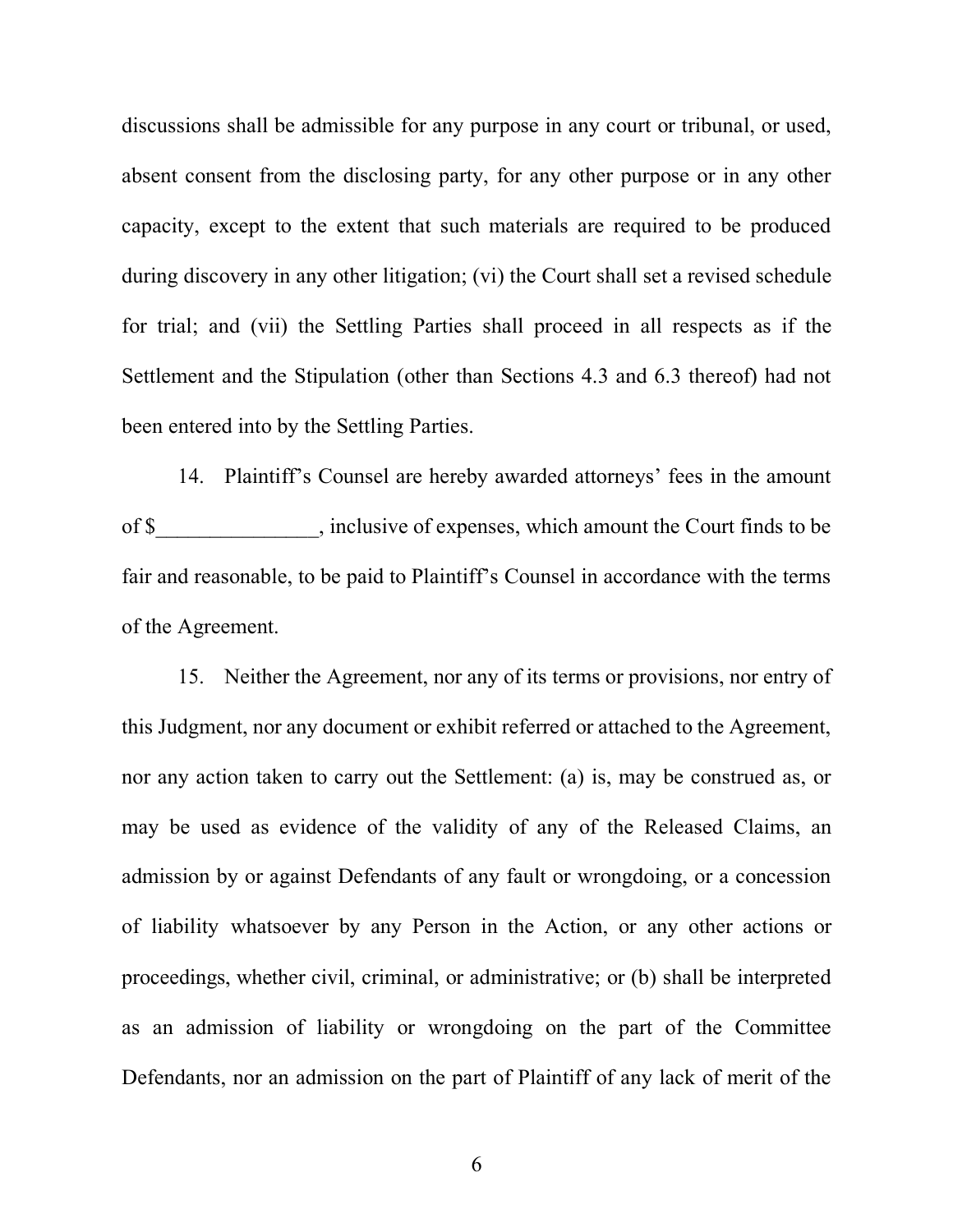claims asserted in the Action. Notwithstanding the foregoing, the Defendants and the Released Persons may file the Agreement, or any judgment or order of the Court related hereto, in any action that has been or may be brought against them, in order to support a claim or defense based on principles of*res judicata*, collateral estoppel, release, good faith settlement, judgment bar or reduction, or any other theory of claim preclusion or issue preclusion or similar defense or counterclaim.

16. Plaintiff is awarded an Incentive Award in the sum of \$ to be payable solely from the Fee and Expense Amount and in accordance with the terms of the Agreement.

17. No proceedings or Court order with respect to the Fee Award or Incentive Award shall in any way disturb or affect this Judgment (including precluding the Judgment from being Final or otherwise being entitled to preclusive effect), and any such proceedings or Court order shall be considered separate from this Judgment. Nothing herein dismisses or releases any claim by or against any party to the Stipulation arising out of a breach of the Stipulation or violation of this Judgment.

18. Without affecting the finality of this Judgment in any way, the Court retains jurisdiction with respect to the implementation, enforcement, and interpretation of the terms of the Agreement, the Settlement, and the terms of this Order, and all Settling Parties submit to the jurisdiction of the Court for any such